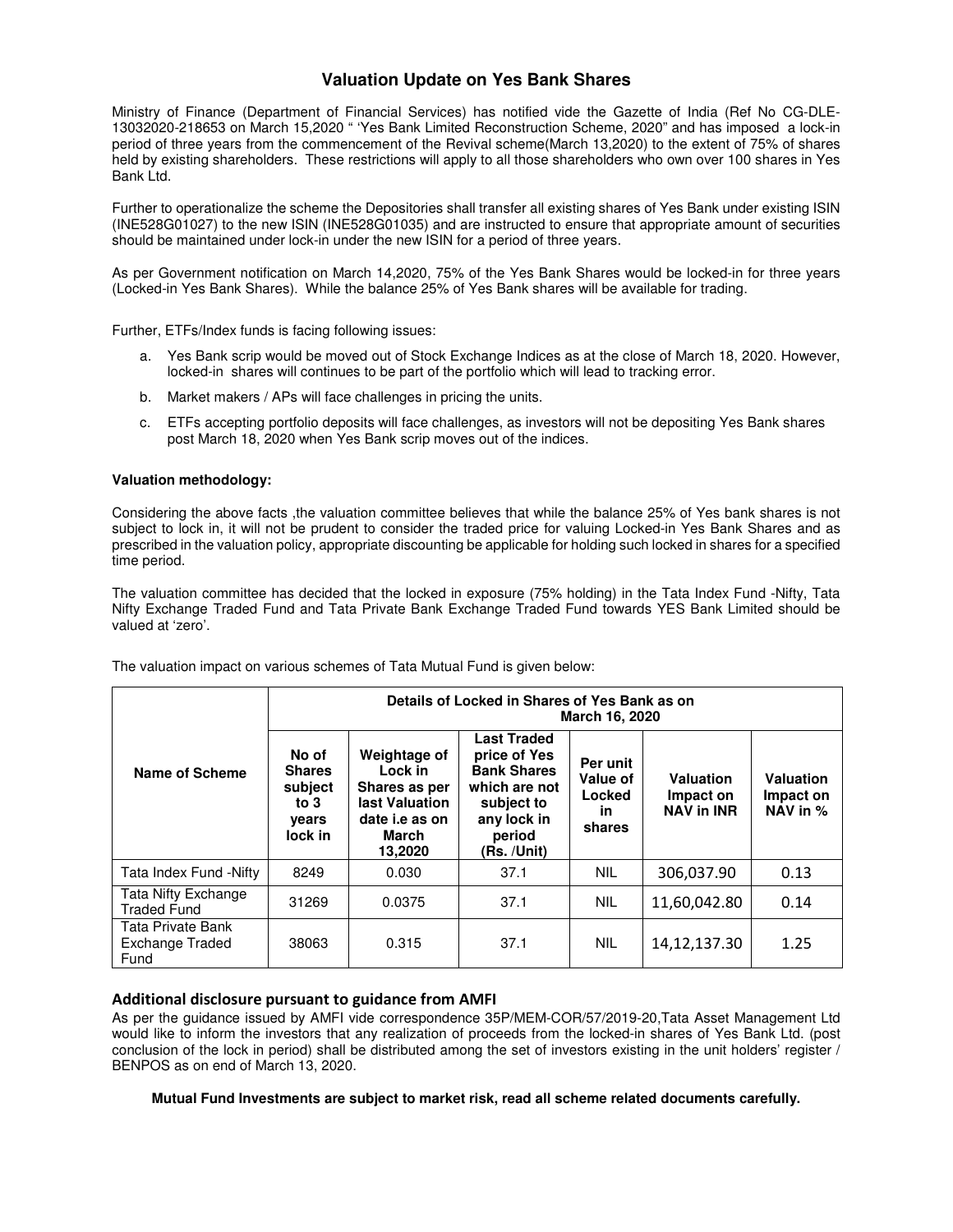# **Valuation Update**

## **12th February 2019**

In order to comply with Order dated February 4, 2019 passed by the National Company Law Appellate Tribunal, Ministry of Company Affairs (MCA) have submitted the list of companies/entities belonging to Infrastructure Leasing & Financial Services Limited (IL&FS).

As many as 69 out of the 169 firms of the IL&FS group incorporated in India have been placed under three categories based on their ability to service routine debt obligations to secured financial and operational creditors.

38 companies / firms of IL&FS have been identified under 'Red' category. As per the MCA submissions, 'RED' category companies / firms would unable to repay even to the secured financial creditors. Tata Corporate Bond Fund has exposure to secured NCD of IL & FS Financial Services Ltd (IFIN) which has been identified under the 'Red' category.

TAML Valuation Committee have reviewed the submissions made by MCA and committee felt that now it is even more unlikely that IFIN will be able to service their debt obligations on timely basis in near to medium term.

In view of the above, to protect the interest of unitholders, TAML valuation committee approved markdown the value of entire holding of IL&FS Financial Services Ltd (Secured NCD), held in Tata Corporate Bond Fund, by 100%.

## **29th October 2018**

On 8th September 2018 ICRA downgraded long and short-term ratings of Infrastructure Leasing and Financial Services Limited (IL&FS). Rating was downgraded to below investment grade and subsequently after a few days to default.

Since the issuer had been downgraded below investment grade, valuation agencies had stopped providing scrip level valuation of various debt Instruments of IL&FS. As per SEBI Valuation norms, debt instruments of companies rated below investment grade are required to be valued based on fair valuation norms. Accordingly, Debt Instruments of IL&FS has been fair-valued after applying recommendations of the Valuation Committee of Tata Mutual Fund.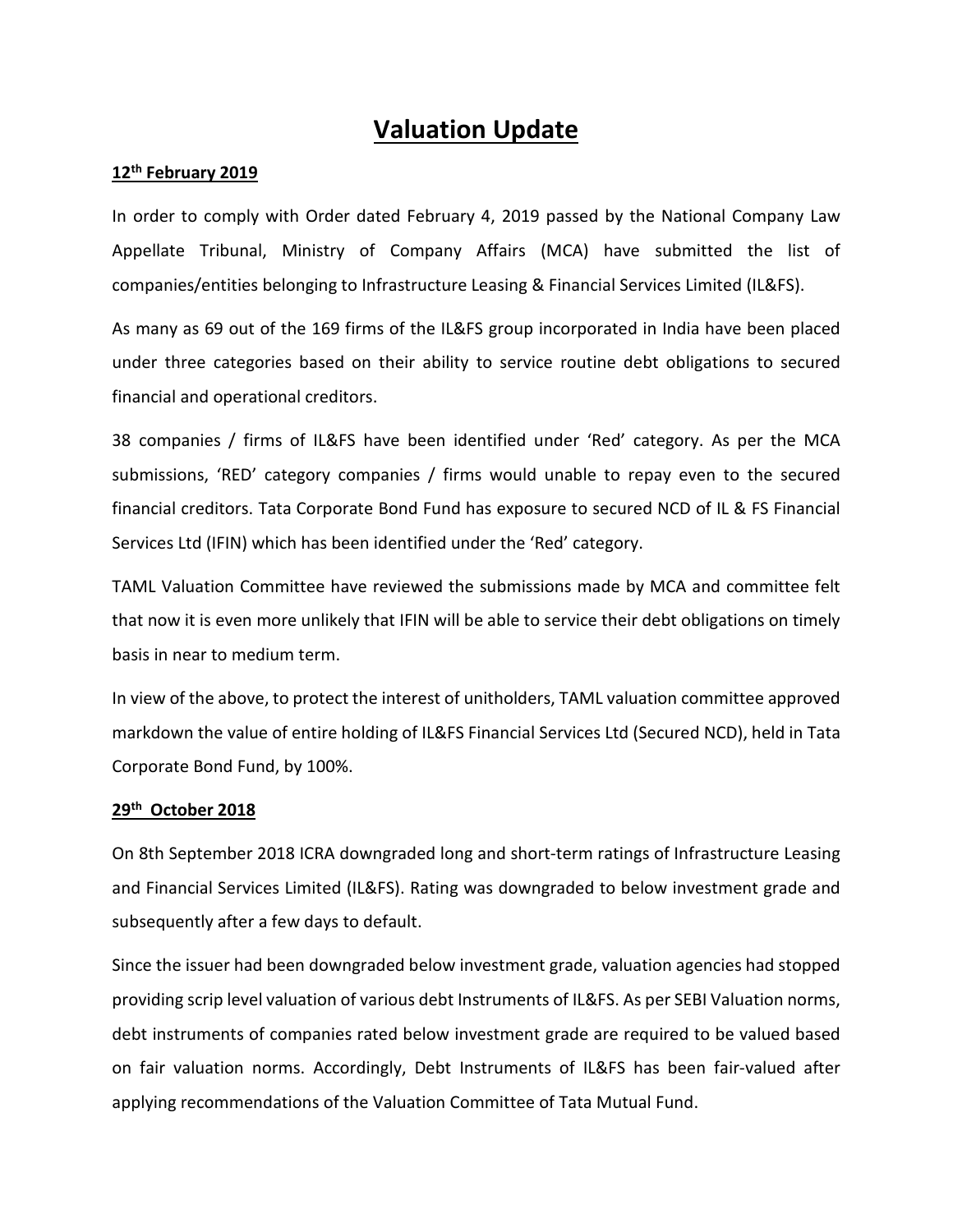In view of the last two defaults (September and October 2018), based on information in public domain and various interactions with the company, it was felt unlikely that these instruments (commercial papers) would be repaid in the near future. Hence it was felt prudent by TAML valuation committee to markdown the entire holding of IL&FS (CP) held in Tata Money Market Fund and Tata Short Term Bond Fund by 100%.

Tata Money Market Fund is suitable for investors who are seeking\*:

- Regular Income over Short Term
- Investment in Money Market Instruments.

Tata Short Term Bond Fund is suitable for investors who are seeking\*:

- Regular Fixed Income for Short Term.
- Investment in Debt / Money Market instruments / Government Securities.



\*Investors should consult their financial advisors if in doubt about whether the product is suitable for them.

# **26th September 2018**

Head of Fixed Income, had a meeting with IL& FS Senior Management for repayment of Rs.25 crores Commercial Paper (CP) which is due today. Where IL&FS management has confirmed that immediately they do not have liquidity and hence will not able to immediately service CP maturing today. They have not indicated exact timeframe within which they will arrange liquidity.

Due to uncertainty of receipt of maturity proceeds in near future valuation committee has recommended & approved 100% provisions against maturity proceeds of IL&FS CP which matured today.

## **19th September 2018**

IL&FS Ltd and IL&FS Financial Services Ltd, both have defaulted on debt repayments on multiple instances. IL&FS' group credit rating was downgraded to 'D' grade by the rating agencies.

Taking into consideration recurring delays and lack of clarity from the management of IL&FS group regarding timely servicing of debt instruments held by Tata Mutual Fund schemes, the